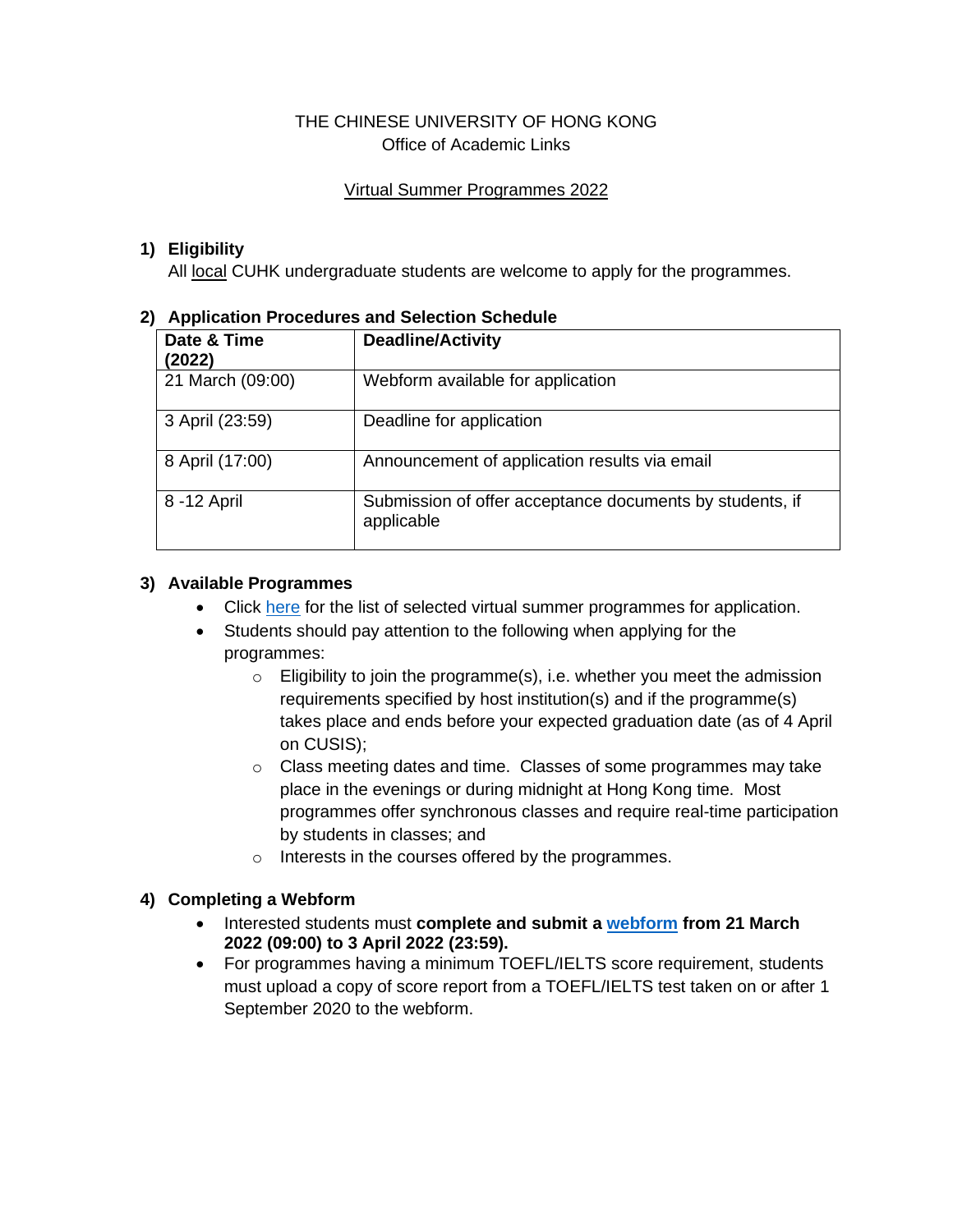#### **5) Placement Allocation**

- Applications submitted according to the instructions will be processed by OAL. Incomplete and/or late applications will not be considered.
- Quotas are limited in the programmes. Eligible students would be provided an offer, if any, according to their choice of programmes and quota availability. Student's expected graduation date, previous participation in non-local learning programmes offered by CUHK and cumulative GPA (CGPA) as of 4 April 2022 will also be taken into consideration.
- Applications from eligible students who could not participate in term-time outgoing exchanges as planned in 2021-22 due to COVID-19 (Group 1) will be considered before other students (Group 2). In each group, students meeting the following criteria<sup>1</sup> will be given priority in placement allocation.
	- 1. Have not participated in any non-local learning programmes offered by CUHK units (as of 4 April 2022);
	- 2. Have an earlier expected graduation date (as of 4 April 2022) on CUSIS;
	- 3. Have a higher CGPA as of 4 April 2022; and
	- 4. Have not received any offer of non-local learning programmes from CUHK units in the past or for future.

Should there be limited quotas for a programme(s) and multiple eligible applicants with the same expected graduation date, previous non-local learning experience and CGPA, OAL will draw lots to provide offers among those students.

• Placement results will be announced on 8 April 2022 via email.

### **6) Deposit and Tuition/Programme Fee**

- Successful applicants will be sponsored to participate in one of the selected virtual summer programmes. These students do not need to pay any tuition/programme fee to the host institutions, but they have to complete and submit a Virtual Summer Programme Nomination Deposit Form to OAL.
- After completion of the programmes, students must by 30 September 2022 submit to OAL a transcript or a certificate of completion issued by the host institutions; otherwise, a nomination deposit of HK\$1,500 will be charged.
- Students may apply to the host institutions directly, i.e. not applying through OAL. However, they will be required to pay to the host institutions the programme fee or tuition.

*<sup>1</sup> Sequence of the listed criteria matters.*